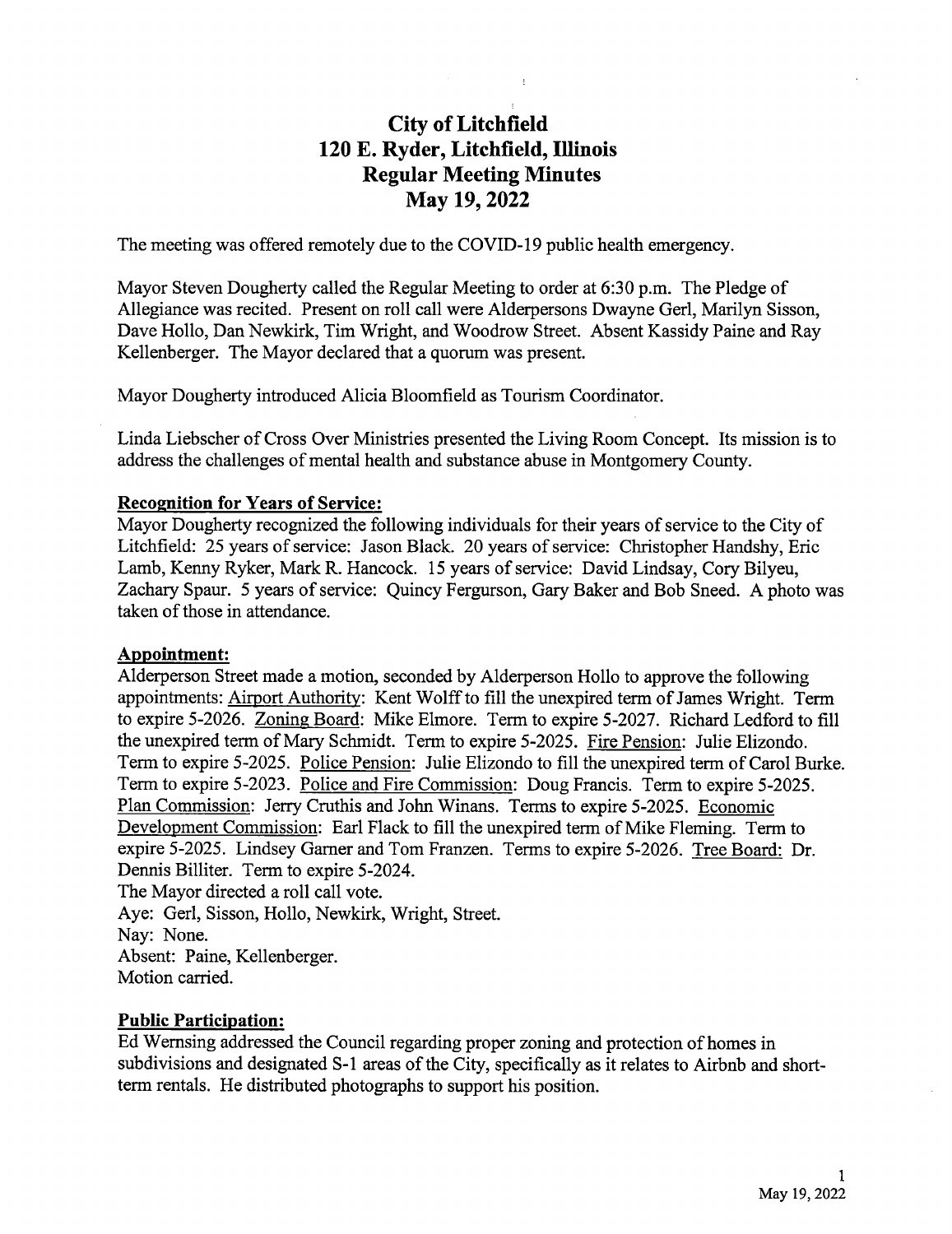# **Other Business:**

Alderperson Street made a motion, seconded by Alderperson Hollo to accept the minutes from the May 5, 2022 meeting. The Mayor directed a roll call vote. Aye: Gerl, Sisson, Hollo, Newkirk, Wright, Street. Nay: None. Absent: Paine, Kellenberger. Motion carried.

## New Business:

### Fire:

Alderperson Street made <sup>a</sup> motion, seconded by Alderperson Hollo to approve the purchase of <sup>a</sup> 2022 RED Ram 1500 Crew Cab 4X4 Pick Up with special service police package from Bob Ridings Chrysler at State Fleet pricing with equipment, radios, emergency lights and installation by Global Technical Systems, Inc., at a cost not to exceed \$45,623 and authorize the City Clerk to issue a check upon delivery and completion of installation.

The Mayor directed a roll call vote.

Aye: Gerl, Sisson, Hollo, Newkirk, Wright, Street.

Nay: None.

Absent: Paine, Kellenberger. Motion carried.

Alderperson Street made a motion, seconded by Alderperson Newkirk to approve the waiving of EMS charges for on scene treatment, non-transport incidents, of those individuals attending City sponsored events who may be treated by Fire Department EMS personnel for remedial care and/or evaluation.

The Mayor directed a roll call vote. Aye: Gerl, Sisson, Hollo, Newkirk, Wright, Street. Nay: None. Absent: Paine, Kellenberger. Motion carried.

## Lake:

Alderperson Hollo made a motion, seconded by Alderperson Street to purchase 5 new laptops, software and installation from Zobrio, for Marina 1, Beach House, Bi-Centennial Campground, and Lake Department Shed for an amount not to exceed \$5,675 and authorize the City Clerk to issue a check upon satisfactory completion.

The Mayor directed a roll call vote.

Aye: Gerl, Sisson, Hollo, Newkirk, Wright, Street. Nay: None.

Absent: Paine, Kellenberger.

Motion carried.